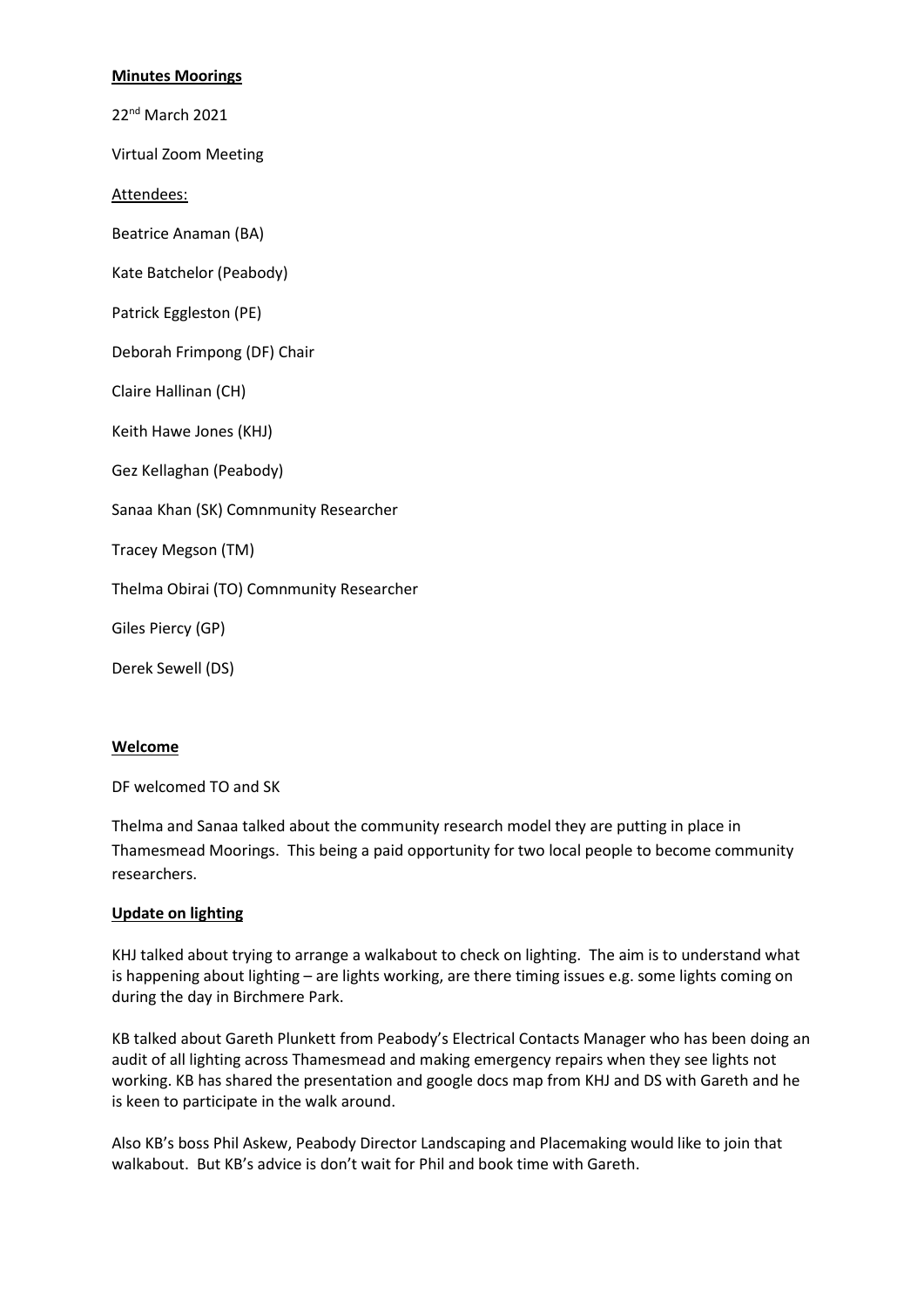GK mentioned that Kate is looking at the Peabody lights but the presentation has also been shared with colleagues in RBG and hopefully we will be able to tackle the lights managed by RBG as well.

DS thanked GK and said how helpful it was, as he has been trying to contact RBG unsuccessfully for the past few months.

## **The Community Research Team introduction**

TO and SK were asked if they had other information to share and said they didn't.

KB asked if everyone could do anything they can to support the promotion of the Community Researcher role. DS has already shared the role through the other networks - link below:

### **Docklands International Festival - update**

Adriana Marques (Peabody) and Bradley Hemmings (Greenwich and Docklands Festival) joined the meeting to discuss the plans for this year's festival. They are very keen to work with the community.

Adriana shared a presentation (see attached / link)

Bradley reinforced how keen he is to work with the community to help shape the festival.

In 2021, hopefully, they won't have to do so much social distancing face masks etc.

Thinking for this year and suggestion is that the focus should be on Children and Young People. Bradley showed an image of a giant "playful sculpture" - this would be something that people create on the day - very engaging and fun.

Also talking to Unicorn Theatre, based in Southwark, (the country's leading children's theatre) they are keen to do something with the festival in the Moorings. Also, a hip-hop dance company could be something that could work for the festival - have discussed with Hawksmoor Youth Club.

Finally, Just More productions - interactive food show - very family-friendly.

These are just ideas but want the view of local people. Thinking would be on the August bank holiday weekend (Monday). But could potentially be doing prep work that could be supported before the actual day.

This is part of the overall, Greenwich and Docklands Festival (GDF) which runs from 27th August to 11<sup>th</sup> September. Everything is free for local people. Happening across Greenwich, Tower Hamlets, Newham and the City of London. In 2021 will be focussed on highly localised work - going to audiences rather than getting people to come to town centres. Also doing events in Royal Docks and Canary Wharf. It is London's largest and longest-running free festival - supported by Peabody amongst others.

Any questions please feel free to contact Adriana on **Adriana.Marques@Peabody.org.uk** 

GK asked if possible to spread over more than one day - Bradley said that he believes there is something special about concentrating things on one day - "circus coming to town". There is also a cost-benefit of doing everything on the same day. Asked what do people think?

Bradley also said working with a local engagement person, starting soon, Alyah Rawat.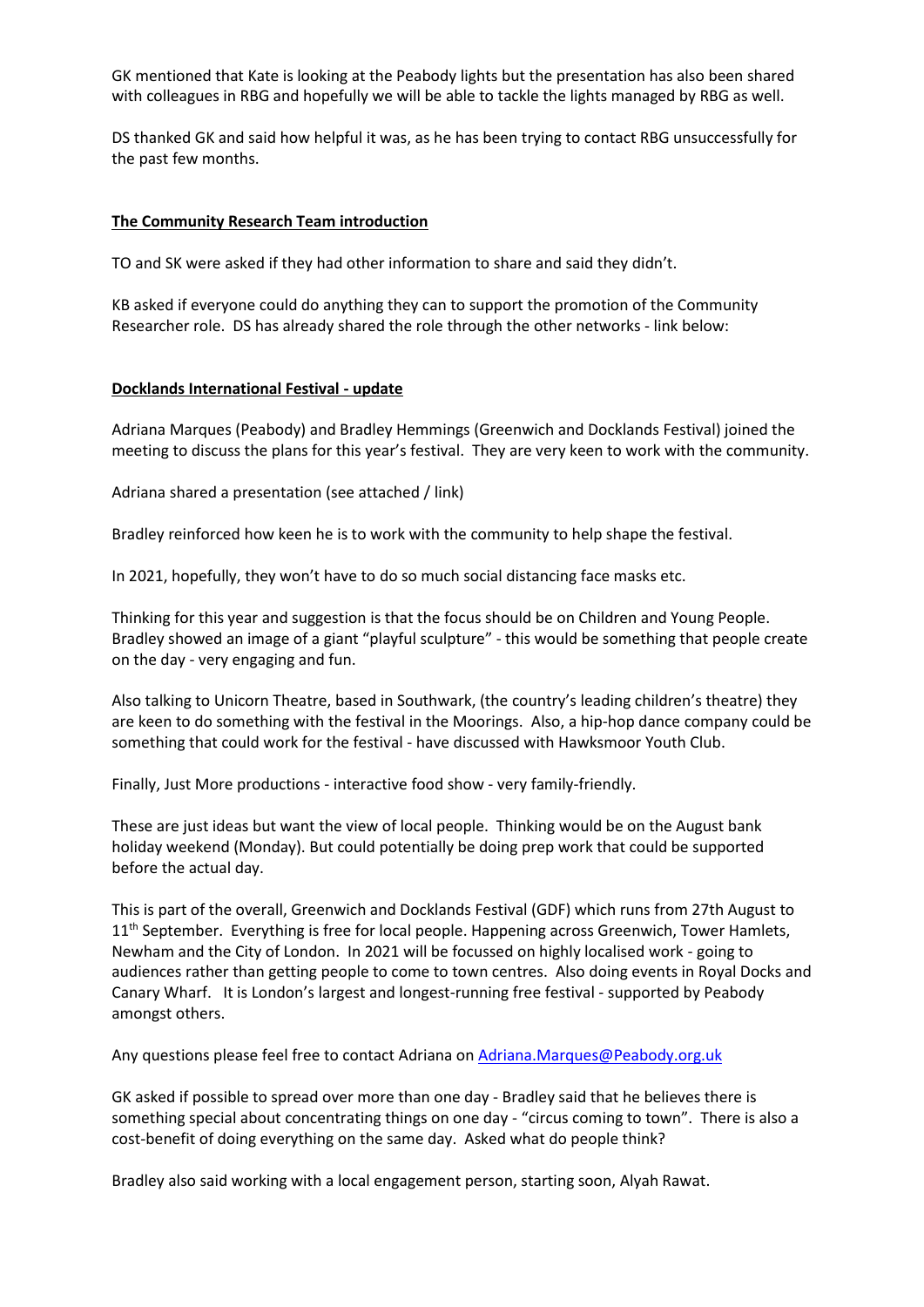## **Tidy Central Thamesmead - next steps**

DS shared a presentation relating to changes he has made to the MNF website relating to the "Tidy Central Thamesmead" initiative.

He has also set up a local Facebook group (https://www.facebook.com/groups/1365450140454847) and encouraged people to join this group. Keen that it does not become a catch-all for all local concerns but remains focussed on tidying issues - there are a proposed set of rules that Derek has created and asked for feedback on these

The website also has a link to the recent website for reporting litter issues. It does work - don't expect updates but they will respond. DS said that RBG will pick up rubbish but issues to do with lights are being ignored.

Also talked about the local caravan that has been dumped about which there has been a lot of discussion recently. DS has been in touch with the council about this - they were very helpful but did say that the team is under quite a lot of pressure. Council contact told Derek that they are putting up secret cameras to try and catch people fly-tipping. Satti Heir is also happy to come to a future forum meeting(s).

DS mentioned the events they had at the beginning of March. There were two teams out. The key issue is that there are areas where land ownership is "disputed" which causes problems.

KHJ also talked about another area where there is a three-way confusion about who owns the land Peabody, Thames Water or RBG? This lack of clarity allows everyone to say "it's not us".

KHJ mentioned an area where taxi drivers are using it as a toilet and then throwing wet wipes into the brambles – the issue is that the area is not that visible from the road. KHJ's suggestion that Peabody looks at the landscaping of the area and potentially make it more visible. Asked if could get KFC / McDonalds restaurants to look at - could it be made into a sitting area. Currently, there is masses of rubbish: fridges, bags of clothes etc. KHJ has also contacted all three local Cllrs, but had not had any response, which was disappointing. DF mentioned that dates had been changed to accommodate the local Cllrs but that no one has attended since then.

KB responded to the issue of confusing land ownership between RBG and Peabody. This is an ongoing issue and KB stressed how important it is that these issues are highlighted by local people and strongly encourages everyone to keep flagging these issues and happy to help in any way.

KB also mentioned the interesting observation that KHJ had made about landscaping - mentioned that Peabody about to launch a "make a space for nature" grants programme - can get up to £2,000 for green projects such as what KHJ was suggesting. This should be launched in the next few weeks.

KHJ has mentioned doing litter picks with local neighbours. KHJ mentioned another local, notorious, place (near Butts Wood) where there is fly-tipping - is this a place that could be a focus of the "making space for nature" funding?

CH suggested putting up a sign where they are litter picking - and also CH happy to help with getting young people involved.

BA suggested getting chairs and making the space that KHJ suggested a nice place to sit.